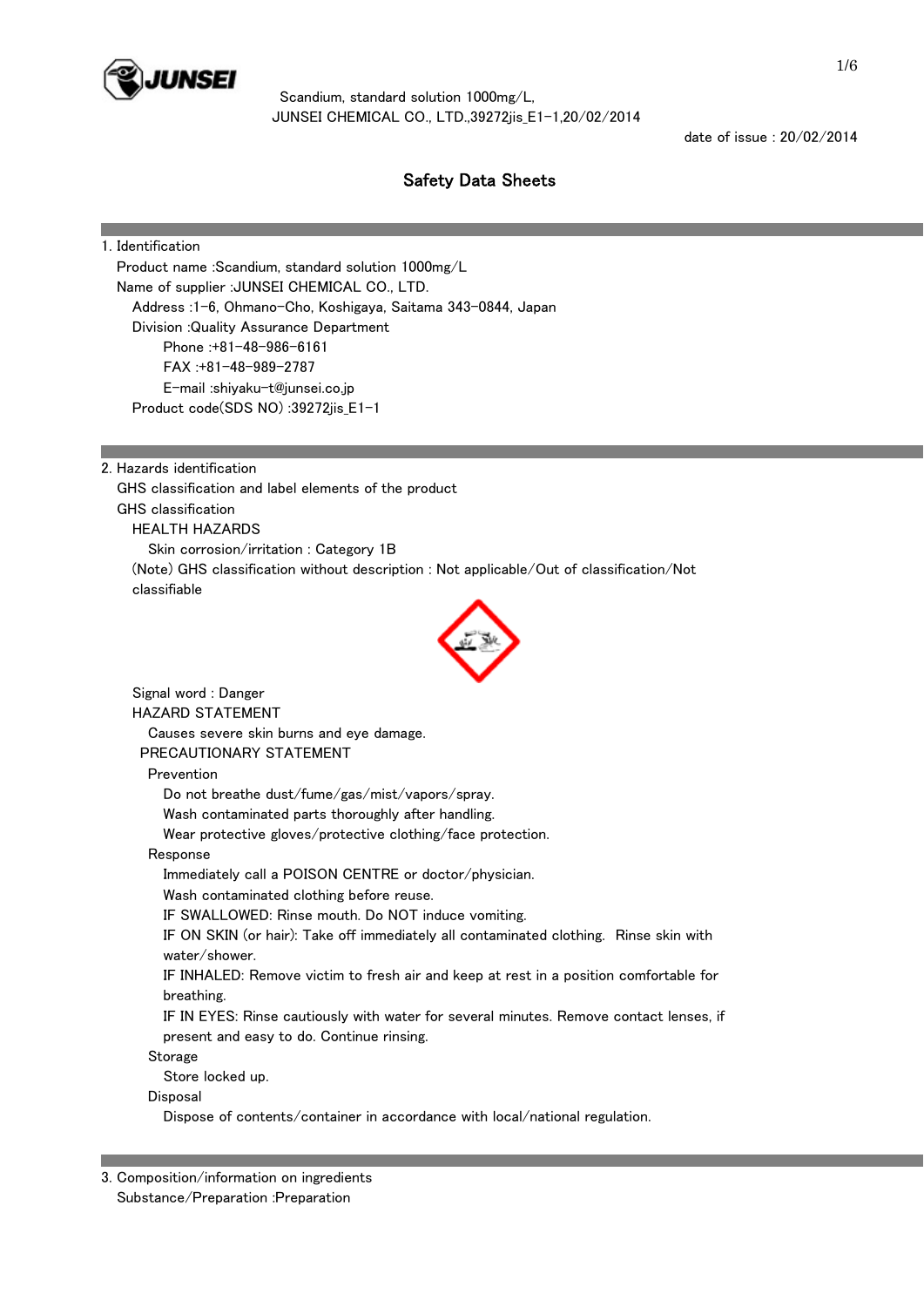

 Ingredient name:Scandium(III) nitrate tetrahydrate content(%):ca. 0.67 Chemical formula:N3O9Sc・4H2O Chemicals No, Japan:1-785 CAS No.:16999-44-3 [13465-60-6(anh)] MW:303.03 ECNO:236-701-5(anh)

 Ingredient name:Nitric acid content(%):ca. 6.3 Chemical formula:HNO3 Chemicals No, Japan:1-394 CAS No.:7697-37-2 MW:63.01 ECNO:231-714-2

 Ingredient name:Water content(%):Residual quantity of the ingredient mentioned above Chemical formula:H2O CAS No.:7732-18-5 MW:18.02 ECNO:231-791-2

## 4. First-aid measures

#### General procedures

Immediately call a POISON CENTRE or doctor/physician.

#### IF INHALED

 Remove victim to fresh air and keep at rest in a position comfortable for breathing. Call a POISON CENTER or doctor/physician if you feel unwell.

#### IF ON SKIN(or hair)

 IF ON SKIN (or hair): Take off immediately all contaminated clothing. Rinse skin with water/shower.

If skin irritation or rash occurs: Get medical advice/attention.

## IF IN EYES :

 Rinse cautiously with water for several minutes. Remove contact lenses, if present and easy to do. Continue rinsing.

If eye irritation persists: Get medical advice/attention.

## IF SWALLOWED

Rinse mouth. Do NOT induce vomiting.

Call a POISON CENTER or doctor/physician if you feel unwell.

#### 5. Fire-fighting measures

Suitable extinguishing media

Use appropriate extinguishing media suitable for surrounding facilities.

The product is non-flammable.

Specific hazards arising from the chemical

Containers may explode when heated.

Fire may produce irritating, corrosive and/or toxic gases.

Runoff from fire control or dilution water may cause pollution.

Specific fire-fighting measures

Cool container with water spray.

Special protective equipment and precautions for fire-fighters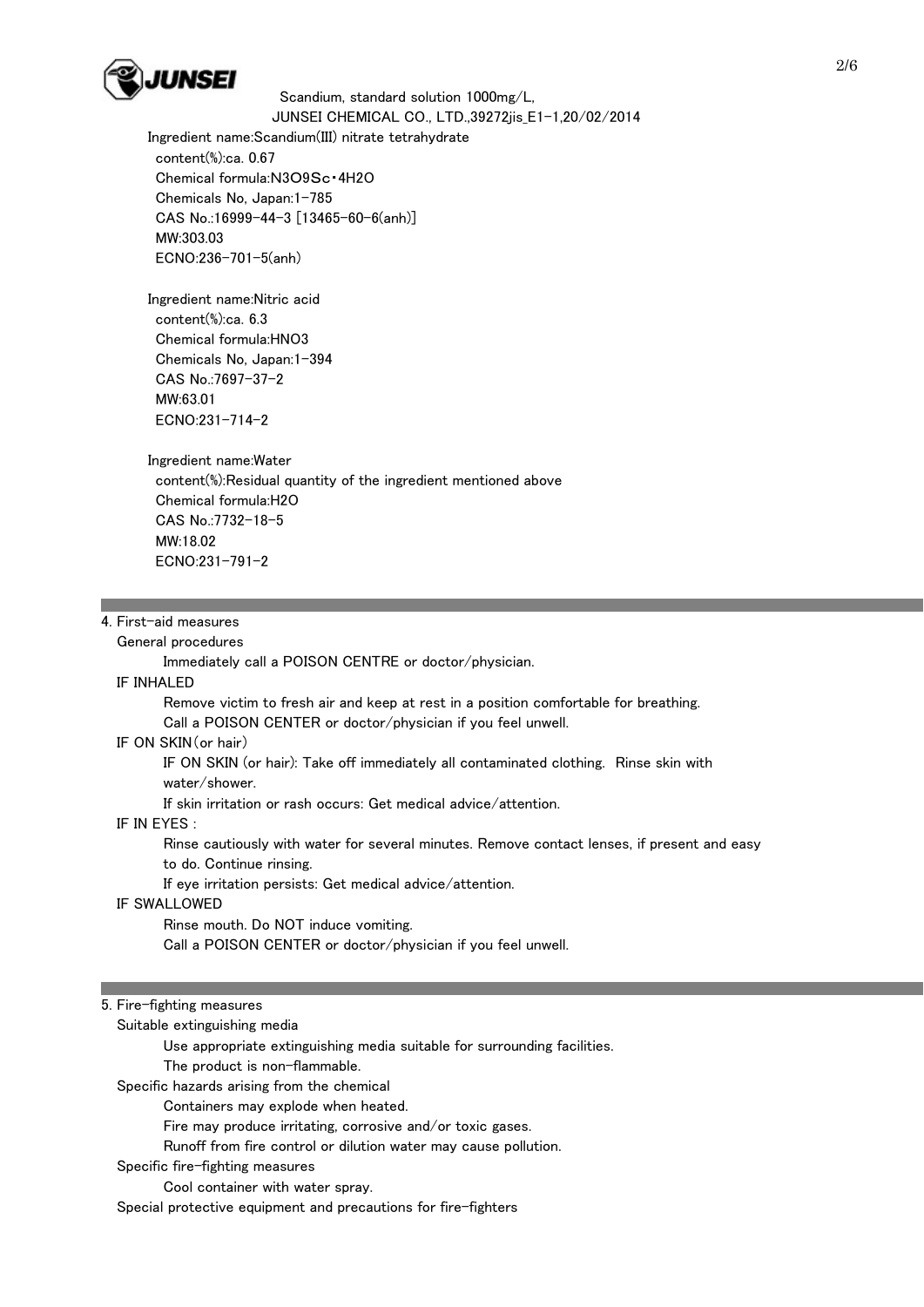

Wear fire/flame resistant/retardant clothing.

Wear cold insulating gloves/face shield/eye protection.

 Firefighters should wear self-contained breathing apparatus with full face peace operated positive pressure mode.

6. Accidental release measures

 Personnel precautions, protective equipment and emergency procedures Ventilate area after material pick up is complete. Wear proper protective equipment. Environmental precautions Avoid release to the rivers, lakes, ocean, groundwater. Methods and materials for neutralization, containment and cleaning up Absorb spill with inert material (dry sand, earth, et al), then place in a chemical waste container. Preventive measures for secondary accident Collect spillage. 7. Handling and storage

 Precautions for safe handling Preventive measures (Exposure Control for handling personnel) Do not breathe dust/fume/gas/mist/vapours/spray. Use personal protective equipment as required. Keep away from heat/sparks/open flames/hot surfaces.  $-$  No smoking. Exhaust/ventilator Exhaust/ventilator should be available. Safety treatments Avoid contact with skin. Avoid contact with eyes. Avoid breathing dust, vapor, mist, or gas. Safety Measures/Incompatibility Wear protective gloves/protective clothing/eye protection/face protection. When using do not eat, drink or smoke. Conditions for safe storage, including any incompatibilities Recommendation for storage Keep container tightly closed. Keep cool . Protect from sunlight. Store in well-ventilated place. Store locked up.

8. Exposure controls/personal protection

 Control parameters e.g. occupational exposure limit values or biological limit values Adopted value (Nitric acid) ACGIH(1992) TWA: 2ppm STEL: 4ppm (URT & eye irr; dental erosion) OSHA-PEL (Nitric acid) TWA 2ppm, 5mg/m3 NIOSH-REL (Nitric acid)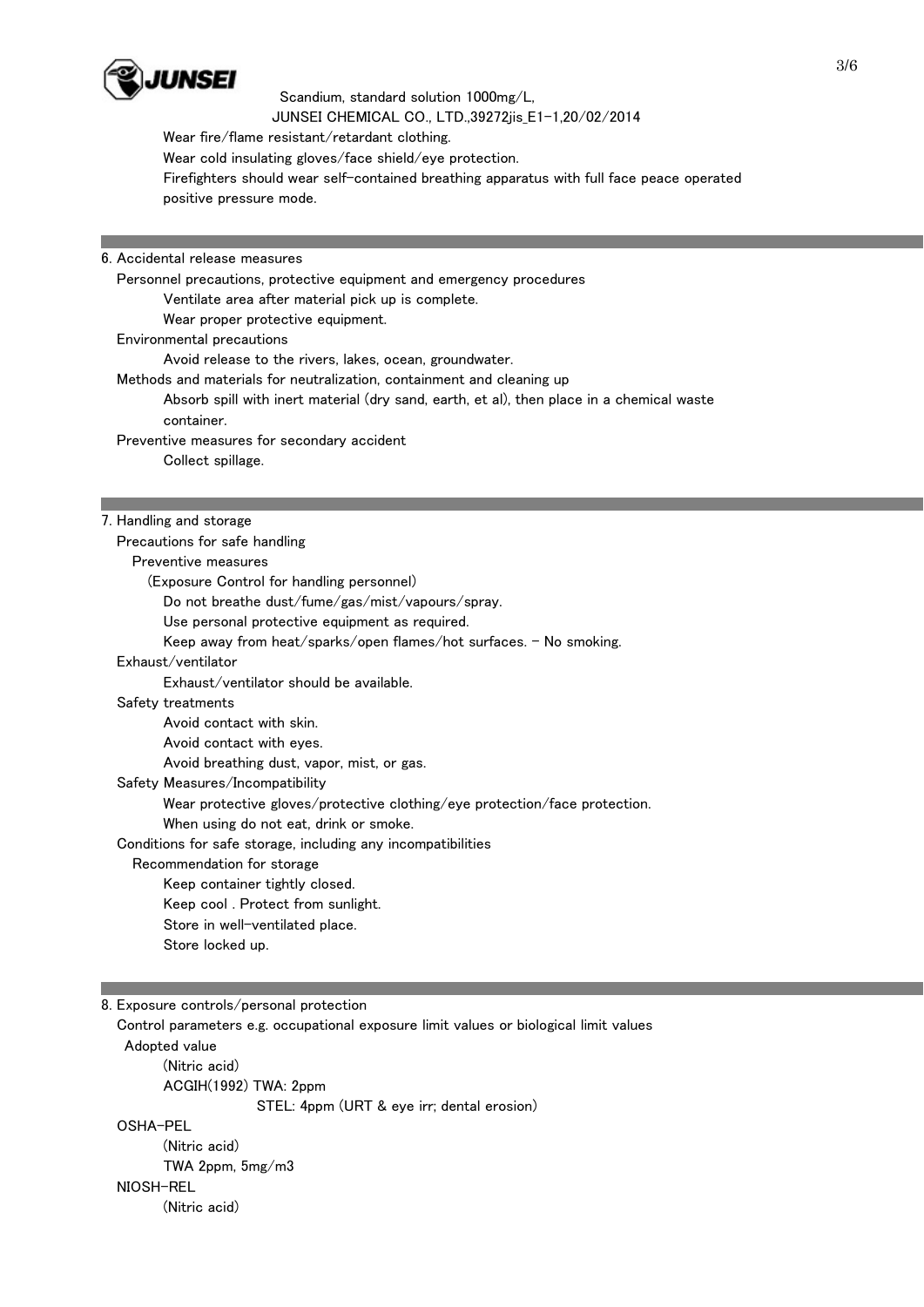

 Scandium, standard solution 1000mg/L, JUNSEI CHEMICAL CO., LTD.,39272jis\_E1-1,20/02/2014 TWA 2ppm, 5mg/m3; STEL 4ppm, 10mg/m3 Appropriate engineering controls Do not use in areas without adequate ventilation. Eye wash station should be available. Washing facilities should be available. Protective equipment Respiratory protection Wear positive pressure self-contained breathing apparatus (SCBA). Hand protection Wear protective gloves. Eye protection Wear eye/face protection. Safety and Health measures Wash … thoroughly after handling. Wash contaminated clothing before reuse.

### 9. Physical and Chemical Properties

 Physical properties Appearance :liquid Color :colorless odour data N.A. pH :Strong acid Phase change temperature Initial Boiling Point/Boiling point :ca. 100℃ Melting point/Freezing point :-3.6℃ Decomposition temperature data N.A. Flash point data N.A Auto-ignition temperature data N.A Explosiont data N.A Vapor pressure data N.A Vapor density data N.A Specific gravity/Density :1.03g/ml (20℃ ) **Solubility**  Solubility in water :miscible n-Octanol /water partition coefficient data N.A

## 10. Stability and Reactivity

**Stability**  Stable under normal storage/handling conditions. Conditions to avoid Contact with incompatible materials. Light, Heat. Incompatible materials Bases Hazardous decomposition products Nitrogen oxides

11. Toxicological Information Symptoms related to the physical, chemical and toxicological characteristics Acute toxicity Inhalation toxicity component(s) data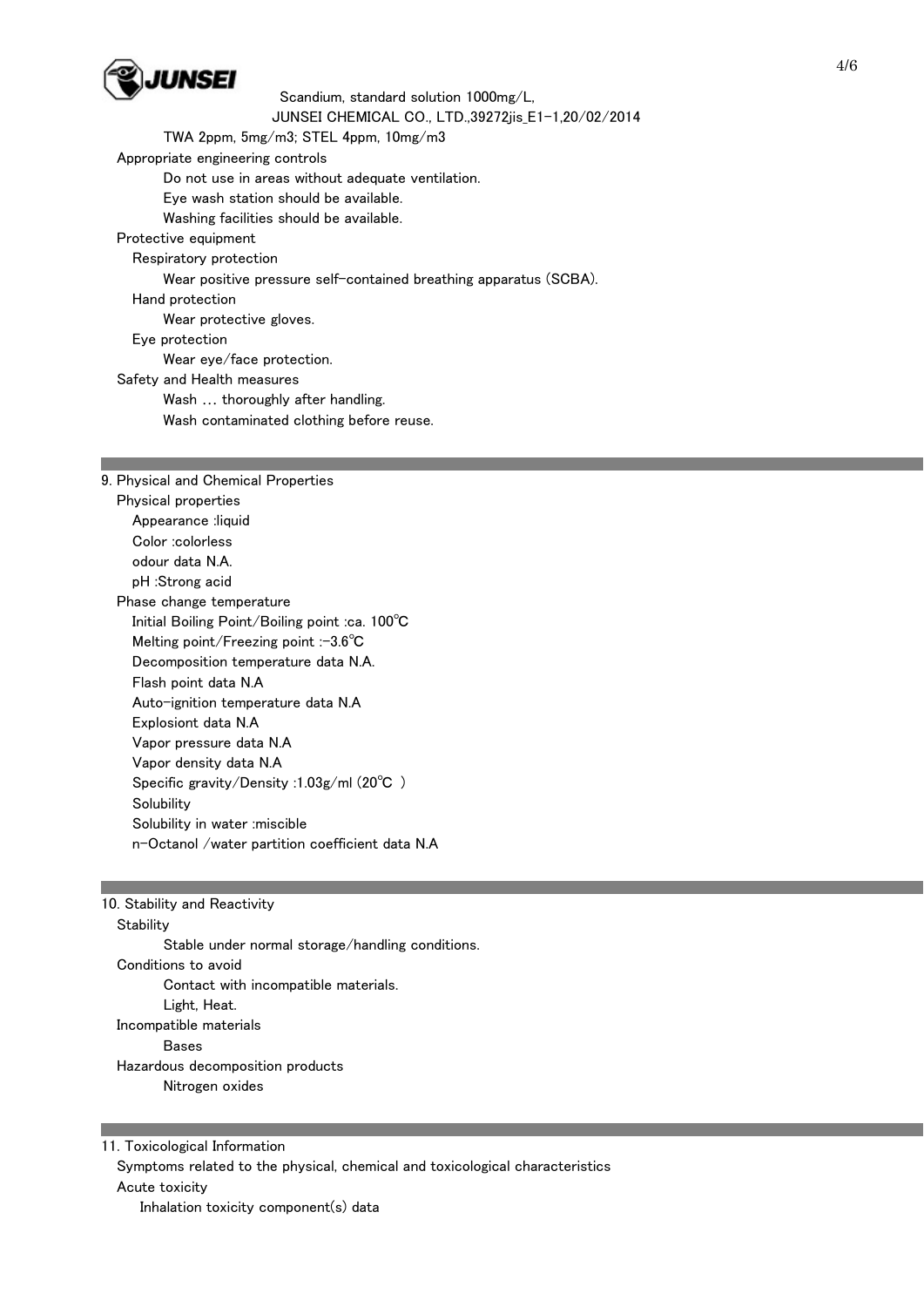

 (Nitric acid) mist : LC50=0.05 - 0.5 mg/L (ACGIH, 2001) Irritant properties Skin corrosion/irritation Skin corrosion/Irritation component(s) data (Nitric acid) rabbit : corrosive (IUCLID,2000) No Allergenic and sensitizing effects data available No Mutagenic effects data available No Teratogenic effects data available No Carcinogenic effects data available No Toxicity for reproduction data available No Delayed/chronic effects from short/long-term exposure data available No Aspiration hazard data available Additional data There are no data available on the preparation itself.

12. Ecological Information **Ecotoxicity**  No Aquatic toxicity data available No Persistence and degradability data available Bioaccumulative potential (Nitric acid) log Pow=-0.21 (ICSC, 2006) Additional data There are no data available on the preparation itself.

13. Disposal Considerations Disposal methods Dispose of contents/container in accordance with local/national regulation

| 14. Transport Information                                                                |  |
|------------------------------------------------------------------------------------------|--|
| UN No. UN CLASS                                                                          |  |
| UN No :2031                                                                              |  |
| UN CLASS:8                                                                               |  |
| $PG \cdot II$                                                                            |  |
| Proper shipping name :NITRIC ACID, other than red fuming, with less than 65% nitric acid |  |
| ERG GUIDE NO $:157$                                                                      |  |
|                                                                                          |  |

## 15. Regulatory Information Sea pollutants control law Noxious Liquid ; Cat. Y :Nitric acid Non Noxious Liquid ; Cat. OSWater GHS classification and labelling Skin Corr. 1B : H314 Causes severe skin burns and eye damage. US major regulations **TSCA**  Nitric acid; Water; Scandium(III) nitrate tetrahydrate Other regulatory information Ensure this material in compliance with federal requirements and ensure conformity to local